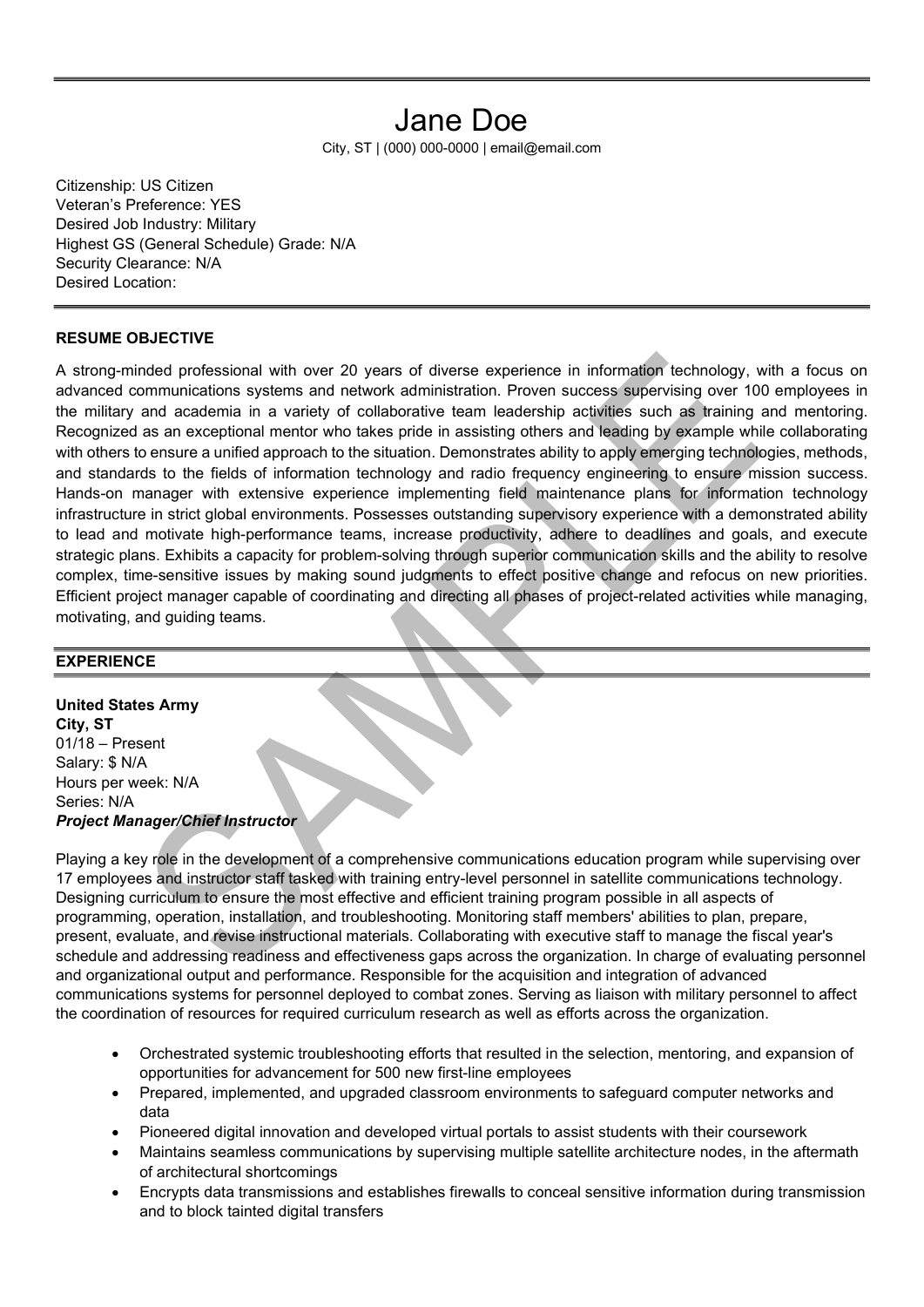#### U.S. Marine Corps City, ST  $03/16 - 01/18$ Salary: \$ N/A Hours per week: N/A Series: N/A Project Manager/Senior Advisor

Managed the organizational communications and maintenance program for a worldwide deployable organization with 3500 personnel. Directly supervised and mentored over 100 frontline employees and six first-echelon supervisors. Developed strategies and oversaw the installation, operation, and maintenance of single-channel and multichannel transmission systems during tactical and garrison operations, while also being accountable for the equipment's readiness. Designed and implemented appropriate Communication Security Procedures for satellite communication. Responsible for effectively troubleshooting all transmission systems and backend equipment, as well as conducting site surveys for future transmission sites. Coordinated with contractors and senior management to accurately interpret communication systems and audit security controls. Planned project stages and assessed business implications while supervising and guiding technical staff to research incident response, vulnerability life cycle management, and endpoint protection. Monitored progress to ensure that deadlines, specifications, and budget targets were met.

- Pioneered the use of a cloud-based system for high-level military weapons systems, to increase accuracy and response time in an asymmetric threat environment
- Identified deficiencies and gaps in equipment capability and readiness measures
- Evaluated security features, used appropriate inspection and survey techniques, and conducted a thorough review of security proposals and compliance plans

#### Army Network Warfare Battalion City, ST 07/10 – 03/16 Salary: \$ N/A Hours per week: N/A Series: Pay Plan: N/A

## Satellite Transmission System Manager

Oversaw more than 100 people as part of a innovative satellite communications program and integrated communication networks for command and control. Leveraged advanced knowledge of spectrum analysis tools, specialized computer hardware/software, transmission security, and communications security. Provided capability briefings to senior executive staff to increase awareness and buy-in. Diagnosed and repaired malfunctioning equipment by utilizing test meters, circuit diagrams, polarity probes, and other hand tools. Confronted with the challenge of bridging gaps in equipment relevance and network reach. Reviewed and evaluated unclassified and classified information management practices, as well as logistics, personnel, organizational output, and performance. Maintained wideband satellite communication terminals operating across multiple bands, as well as designed and implemented new system structures, monitored satellite activity, and audited modem security. Revised organizational capabilities of all multichannel and satellite transmission systems.

- Developed training programs that adhered to industry standards and held frontline staff accountable
- Installed, maintained, and operated a diverse range of sophisticated communication platforms
- Increased communication between management's upper and lower echelons resulted in a record 93 percent rating for employee satisfaction and individual readiness
- Coordinated with senior military planners to identify capabilities, limitations, and opportunities within the Department of Defense Information Network Operations domain
- Planned, integrated, and synchronized efforts with capabilities related to the information environment operations, such as electronic warfare, space operations, and offensive cyberspace operations
- Increased capability and readiness levels from 34% to 96%